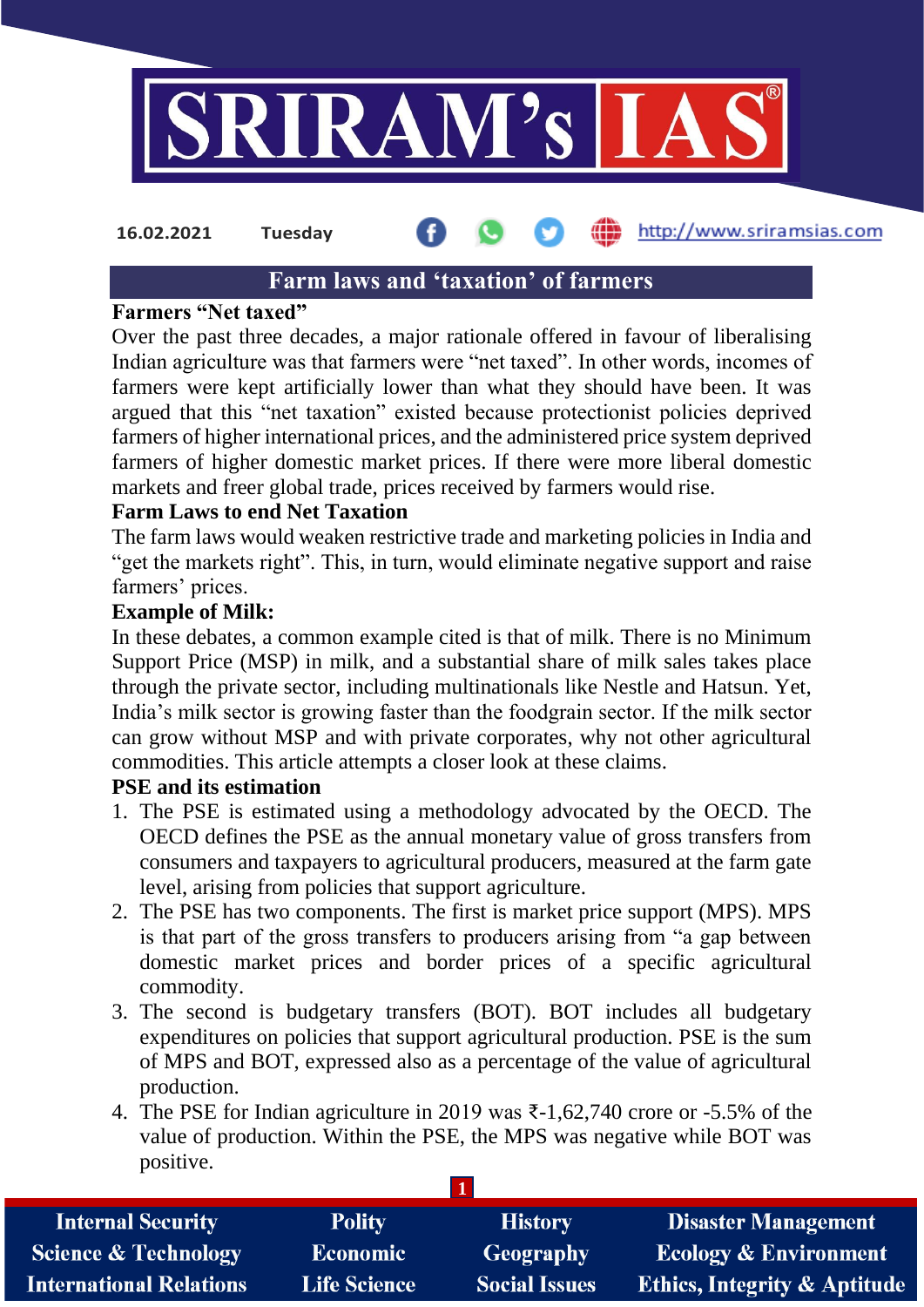

- (iii) http://www.sriramsias.com **16.02.2021 Tuesday**
- 5. The MPS was ₹-4,61,804 crore or -15.5% of the value of production. The BOT was  $\bar{x}$ +2,99,064 crore or +10.1% of the value of production.

### **Problems**

- 1. The MPS is a wrong measure of taxation in agriculture because the international price is no "true price" to be accepted as a benchmark.
- 2. Also, a country like India with a population may not be able to cash price differential for food security reasons. Export for rice and wheat tend to be low despite huge production.
- 3. Further, a negative MPS, by itself, implies neither a government that squeezes revenues out of farmers nor the absence of absolute profitability in agriculture.

In fact, what is missed in these debates is the elephant in the room: the BOT. The West's PSEs in agriculture are positive and higher than India's because they have higher BOT than in India.

# **Structural reforms for NEP 2020**

**Bottom Line:** Governing bodies for universities and colleges must be reframed to make them equitable

# **Rationale for reforms**

- 1. While the policy covers a wide spectrum of issues, including reforms in school and higher education, the emphasis should also be on the need to restructure the governing bodies for universities and autonomous colleges.
- 2. First, the system of appointments of vice-chancellors and syndicates, or governing councils, the key authorities for any university, needs to be revised.
- 3. The appointments are often mired in controversies, with frequent reports in the past of aspirants for the post of vice-chancellors and membership of syndicates indulging in unethical practices to gain favour.
- 4. Luckily, the NEP talks of creating new structures, such as a Board of Management, to replace the syndicate system.

# **Reforms needed**

- 1. Further, with the vice-chancellor as chairman, the Board should consist of former vice-chancellors drawn from other universities, members drawn from industry, the alumni, eminent public intellectuals, principals of affiliated colleges on rotation and members representing the non-teaching staff.
- 2. The Board's decisions should be taken by consensus or by a majority of the members present. Proceedings should be conducted in virtual mode and made available for stakeholders' viewership.

 $\overline{2}$ 

| <b>Internal Security</b>        | <b>Polity</b>       | <b>History</b>       | <b>Disaster Management</b>              |
|---------------------------------|---------------------|----------------------|-----------------------------------------|
| <b>Science &amp; Technology</b> | <b>Economic</b>     | Geography            | <b>Ecology &amp; Environment</b>        |
| <b>International Relations</b>  | <b>Life Science</b> | <b>Social Issues</b> | <b>Ethics, Integrity &amp; Aptitude</b> |